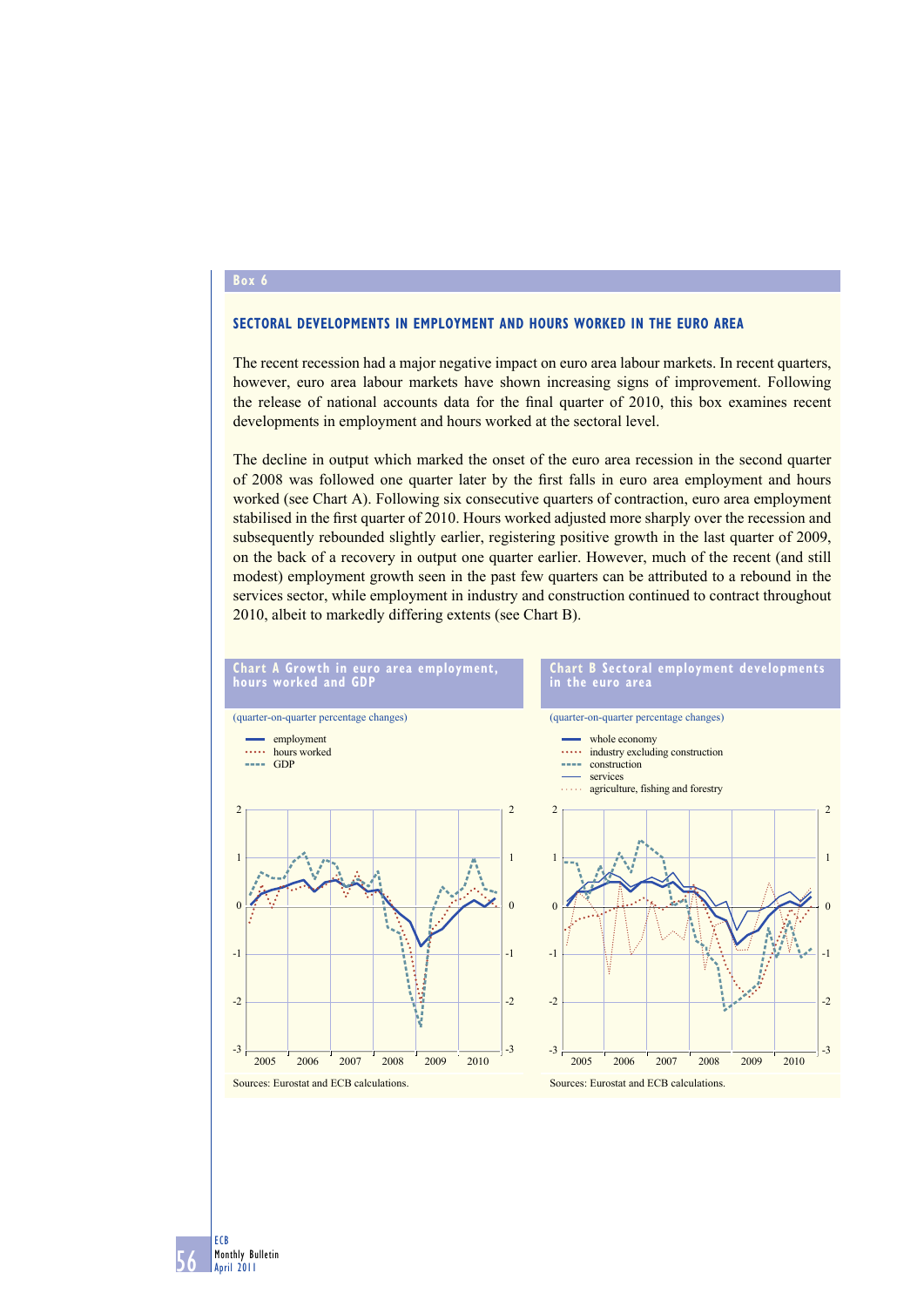### **ECONOMIC AND MONETARY DEVELOPMENTS**

Output, demand and the labour market

## **Developments in the industrial sectors**

The industrial sector (excluding construction) comprises manufacturing, energy and mining activities. Some employment losses over the recent downturn were to be expected as part of the ongoing secular decline in industrial employment, but the crisis considerably speeded up the rate of contraction, with quarter-on-quarter declines of close to 2.0% when the recession was at its worst. Hours worked declined more sharply still, as private sector firms in many countries took advantage of often publicly supported shorttime working arrangements introduced as a means of maintaining employment during the depths of the recession.<sup>1</sup> As activity has rebounded, hours worked have progressively increased, registering positive quarter-onquarter rates of growth, on average, over the



course of 2010 (see Chart C). The sharp employment contractions seen in the depths of the recession also slowed considerably over the course of the year, to -0.1% quarter on quarter, in the final quarter of 2010.

The downturn in construction began rather earlier than for the economy as a whole, with job losses registered from the first quarter of 2008. Employment continued to contract in 2010, albeit at a slower rate than in 2009, the year of the sharpest decline. After 12 consecutive quarters of contraction, quarter-on-quarter developments in both employment and hours worked remain markedly negative.

### **Developments in the services sectors**

Overall employment in the services sectors did not decline to the same extent as in the industrial sector during the recession, buoyed in large part by continuous growth in non-market services (which includes the public sector; publicly and privately provided education and health services; and individuals employed in private households).

The heavy job losses suffered by the finance, insurance and real estate sector, which began in the final quarter of 2008, proved to be rather short-lived, with employment rebounding to modest positive growth one year later (see Chart D). Employment in the sector grew further throughout 2010, ending the year at levels almost identical to those of the pre-crisis peak.

In trade and transport (which includes the distributive trades of wholesaling and retailing; hotels and catering; and the transportation sub-sectors), the downturn led to rapid and sharp reductions in hours worked and employment, which intensified in the first quarter of 2009. Since then, however, employment prospects have progressively improved, with an expansion

1 For an overview of crisis measures, see the article entitled "Labour market adjustments to the recession in the euro area", *Monthly Bulletin*, ECB, July 2010.